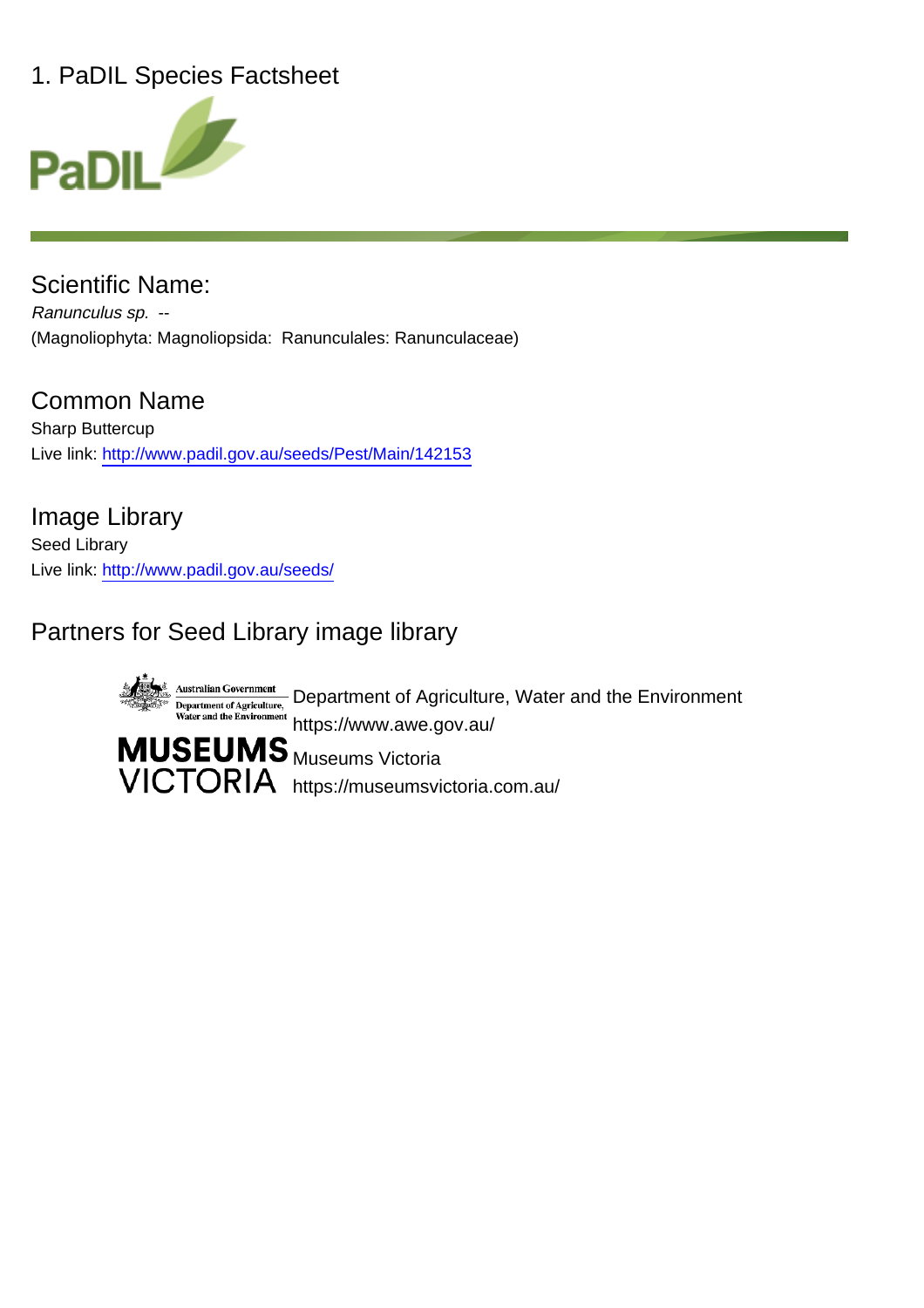### 2. Species Information

#### 2.1. Details

Specimen Contact: AQIS -

Author: Clare McLellan

Citation: Clare McLellan (2011) Sharp Buttercup (Ranunculus sp. )Updated on 1/21/2013 Available online: PaDIL - http://www.padil.gov.au

Image Use: Free for use under the Creative Commons Attribution-NonCommercial 4.0 International (CC BY-NC 4.0)

#### 2.2. URL

Live link: http://www.padil.gov.au/seeds/Pest/Main/142153

#### 2.3. Facets

Fruit appendages: Not applicable Fruit colour: Not applicable Fruit length: Not applicable Fruit shape: Not applicable Reliability: High Seed colour: Variable - brown/yellow Seed length: 2.1-4mm Seed sculpture: Alveolate, Papillate Seed shape: Elliptic

#### 2.4. Diagnostic Notes

\*\*Pictured:\*\* Seed(s)

\*\*Description\*\* Seed Colour: Variable - brown/yellow Seed Length: 2 - 4mm Seed Sculpture: Alveolate, Pappilate Seed Shape: Elliptic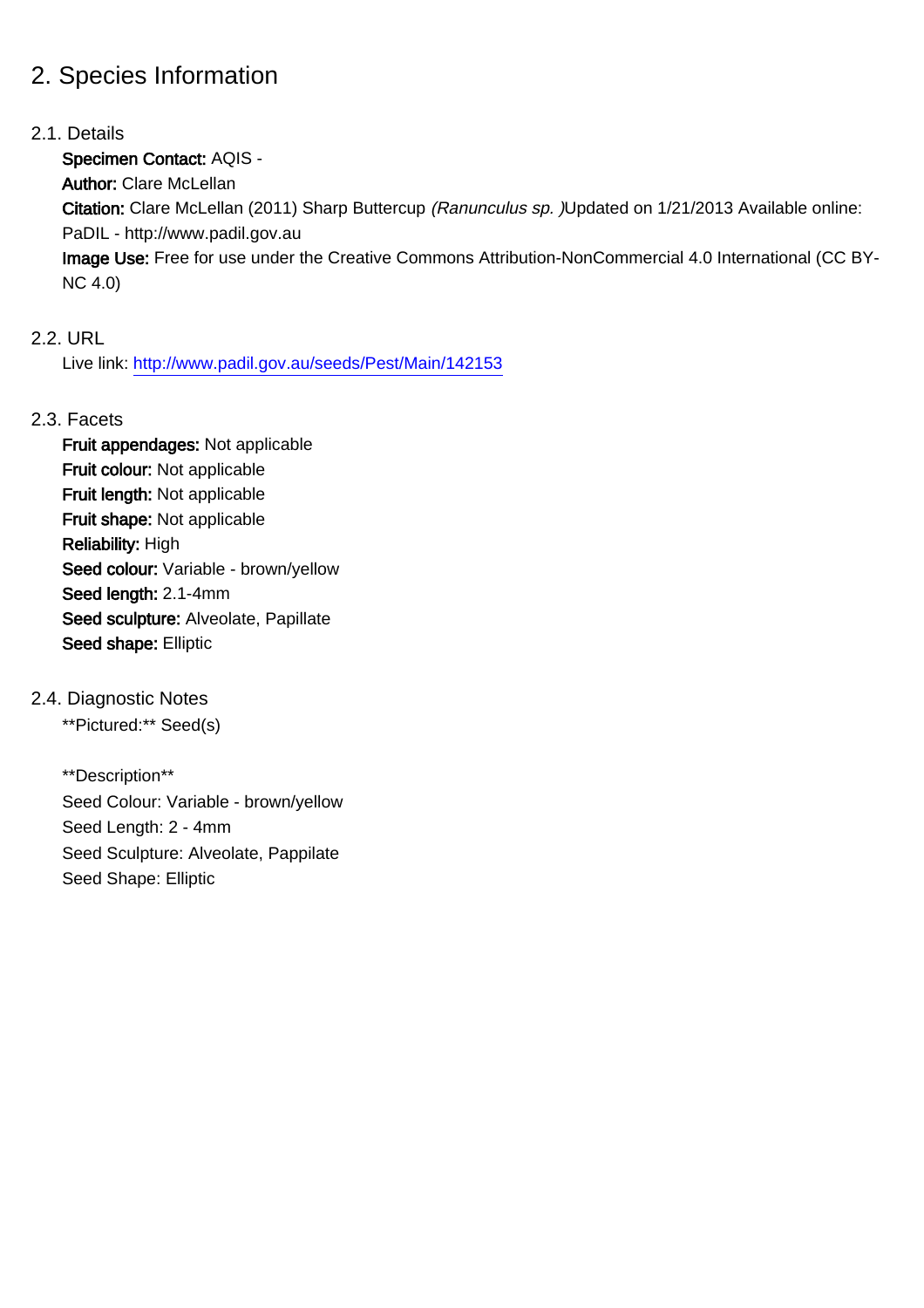### 3. Diagnostic Images



Australian \$2 Coin with seeds Coin compare: Clare McLellan Museums Victoria



Seed Project Seed Dorsal: Clare McLellan Museums Victoria



Seed Project Seed Lateral: Clare McLellan Museums Victoria



Seed Project Group Image: Clare McLellan Museums Victoria



Seed Project Seed Hilum: Clare McLellan Museums Victoria



Seed Project Seed Ventral: Clare McLellan Museums **Victoria**